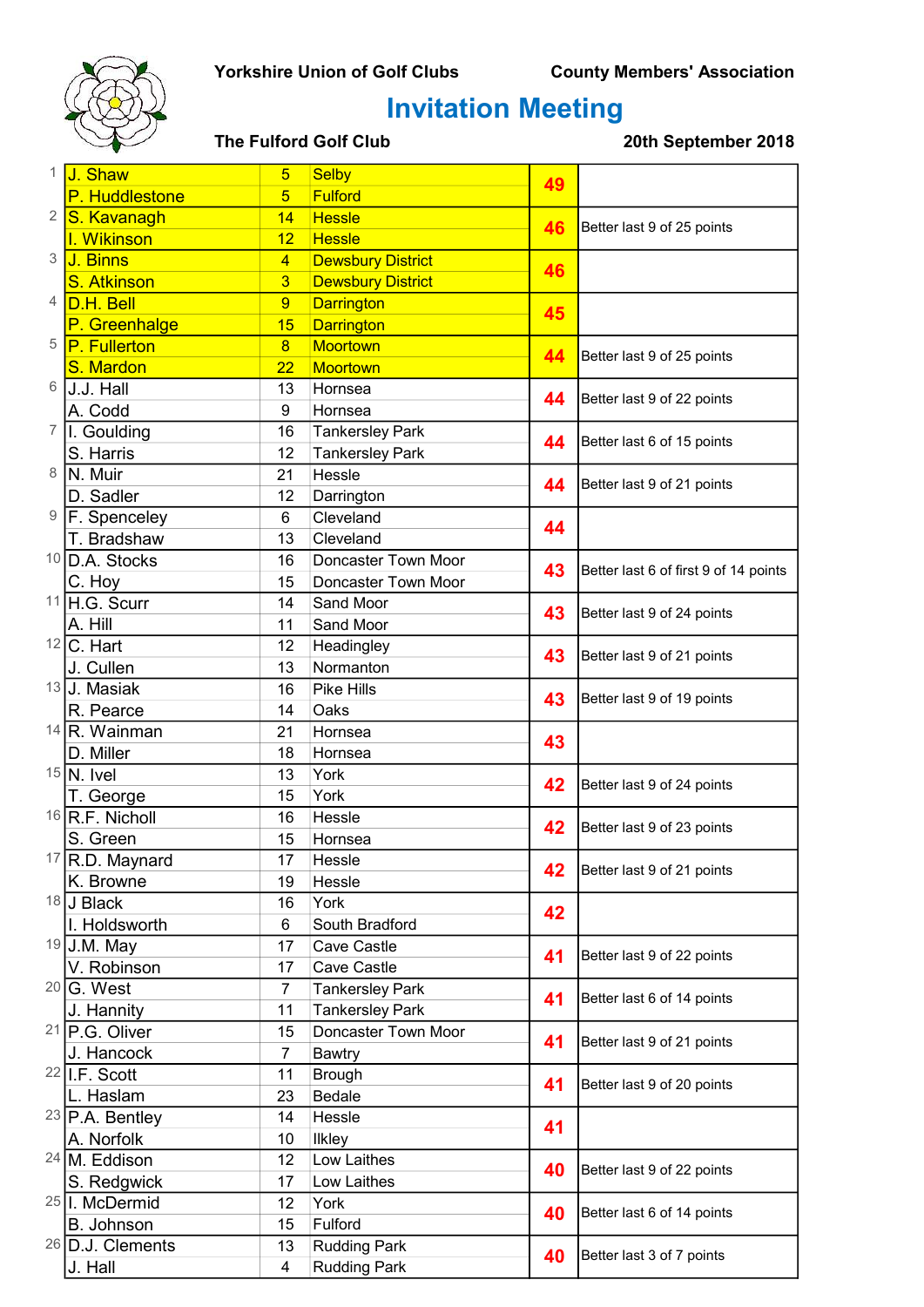### Yorkshire Union of Golf Clubs County Members' Association



# Invitation Meeting

| $27$ S.B. Slater                  | 15                  | Wheatley                      | 40       | Better last 9 of 21 points   |
|-----------------------------------|---------------------|-------------------------------|----------|------------------------------|
| S. Blunt                          | 16                  | Wheatley                      |          |                              |
| 28 J. Goundry                     | 15                  | Saltburn by the Sea           | 40       | Better last 9 of 20 points   |
| D.Alcock                          | 9                   | Saltburn by the Sea           |          |                              |
| 29 D. Simpson                     | 0                   | <b>Waterton Park</b>          | 40       | Better last 9 of 19 points   |
| T. Hirst                          | 0                   | <b>Waterton Park</b>          |          |                              |
| $30$ R. Davies                    | 6                   | Selby                         | 40       |                              |
| S.Whymark                         | $\overline{2}$      | Woodbridge                    |          |                              |
| 31 J.E. Boardman                  | 18                  | Phoenix                       | 39<br>39 | Better last 6 of 16 points   |
| P. Davis                          | 12                  | Phoenix                       |          |                              |
| $32\sqrt{G}$ . Varley             | 10                  | Cleveland                     |          | Better last 9 of 22 points   |
| R. McCullough                     | 4                   | Cleveland                     |          |                              |
| $33$ I.R. Binns                   | 14                  | Dewsbury District             | 39       | Better last hole of 3 points |
| D. Kettleborough                  | 23                  | Dewsbury District             |          |                              |
| 34 R.C. Thomas                    | 13                  | Oakdale                       | 39       | Better last 3 of 6 points    |
| D. Redford                        | 19                  | Ramside Hall                  |          |                              |
| 35 B. Gomersall                   | 18                  | <b>Bingley St.Ives</b>        | 39       | Better last 9 of 20 points   |
| P. Cutting                        | 28                  | <b>Bingley St. Ives</b>       |          |                              |
| 36 I. Don-Leo                     | 17                  | Low Laithes                   | 39       | Better last 6 of 15 points   |
| P. Don - Leo                      | 6                   | Low Laithes                   |          |                              |
| 37 R.H. Randerson                 | 19                  | <b>Bingley St.Ives</b>        | 39       | Better last 3 of 7 points    |
| M. Eland                          | 14                  | Formby                        |          |                              |
| 38 G Emmerson                     | 14                  | Saltburn by the Sea           | 39       | Better last 9 of 19 points   |
| N. Emmerson                       | $-1$                | Saltburn by the Sea           |          |                              |
| 39 K. Fitzsimons                  | 11                  | <b>Ganstead Park</b>          | 39       |                              |
| T. Redmore                        | 6                   | <b>Ganstead Park</b>          |          |                              |
| 40 G Wilkins                      | 12                  | Sandburn Hall                 | 38       | Better last 9 of 21 points   |
| B. Cox                            | 14                  | <b>Pike Hills</b>             |          |                              |
| 41 S Darby                        | 10                  | Leeds                         | 38       | Better last 6 of 15 points   |
| Guest                             | 6<br>$\overline{7}$ | <b>TBC</b>                    |          |                              |
| 42 A Maplesden<br>A. Featherstone | $\overline{7}$      | Saltburn by the Sea<br>Woburn | 38       | Better last 6 of 14 points   |
| 43 R.A.D. Coulsey                 | 20                  | Low Laithes                   |          |                              |
| T. Goznik                         | 14                  | Low Laithes                   | 38       | Better last 6 of 13 points   |
| $44$ P.A.A. Finnegan              | 18                  | Middlesbrough                 |          |                              |
| S. Long                           | 10                  | Carlisle                      | 38       | Better last 9 of 19 points   |
| 45 K. Harrison                    | 19                  | Scarthingwell                 |          |                              |
| A. Bryer                          | 12                  | Ferrybridge                   | 38       | Better last 6 of 13 points   |
| 46 E. Wainwright                  | 19                  | Fulford                       |          |                              |
| M. Greaves                        | 12                  | Pike Hills                    | 38       | Better last 9 of 18 points   |
| 47 T. Grierson                    | 21                  | Wheatley                      |          |                              |
| O'Connell                         | 20                  | Wheatley                      | 38       | Better last 6 of 11 points   |
| 48 R.W. Woodburn                  | 17                  | Pannal                        |          |                              |
| <b>B.</b> Hamilton                | 23                  | Pannal                        | 38       |                              |
| $49$  I.P. Wallis                 | 6                   | <b>Crosland Heath</b>         |          | Better last 9 of 22 points   |
| A. Taylor                         | 16                  | <b>Crossland Heath</b>        | 37       |                              |
| 50 S. Metcalfe                    | 11                  | Baildon                       |          |                              |
| A. Bentley                        | 9                   | Baildon                       | 37       | Better last 3 of 8 points    |
| $51$ J. Heald                     | 9                   | Darrington                    | 37       |                              |
| T. Gilligan                       | 12                  | Darrington                    |          | Better last 6 of 13 points   |
| 52   I. Snowdon                   | 14                  | Fulford                       |          |                              |
| P.Evans                           | 11                  | Cleveland                     | 37       | Better last 9 of 20 points   |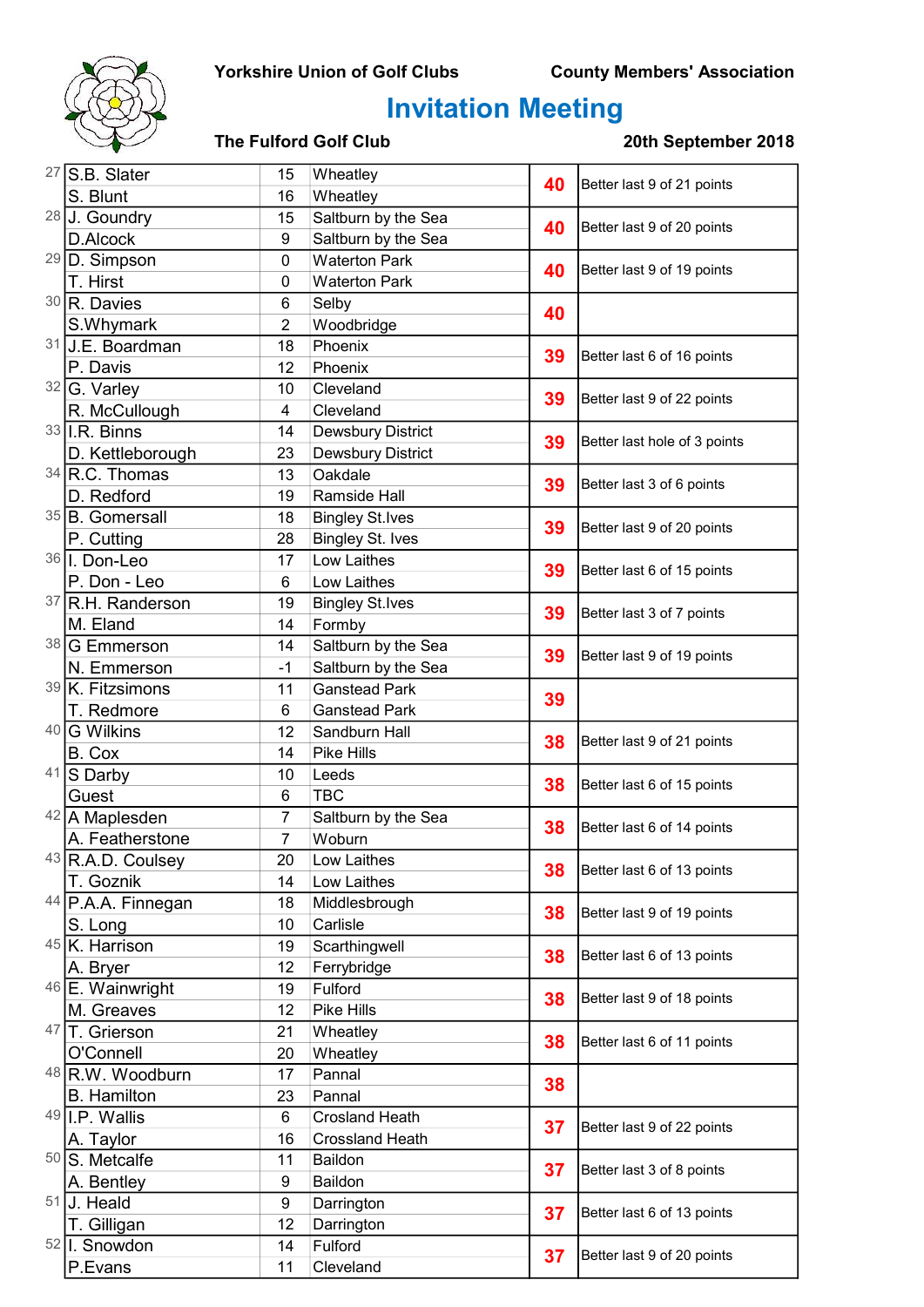### Yorkshire Union of Golf Clubs County Members' Association



## Invitation Meeting

| 53 P. Turner                 | 6                | <b>Woolley Park</b>     | 37 | Better last 9 of 19 points |
|------------------------------|------------------|-------------------------|----|----------------------------|
| P. Stead                     | 8                | <b>Woolley Park</b>     |    |                            |
| 54 S. Allford                | 12               | Phoenix                 | 37 | Better last 3 of 8 points  |
| Askey                        | 12               | Phoenix                 |    |                            |
| 55 P.W. Wilson               | 22               | Saltburn by the Sea     | 37 |                            |
| D. Brough                    | 8                | Cleveland               |    |                            |
| 56 P.D. Lappin               | 19               | Cave Castle             | 36 | Better last 9 of 18 points |
| Cross                        | 8                | Hessle                  |    |                            |
| 57 A.W. Skitt                | 18               | Lofthouse Hill          | 36 | Better last 9 of 17 points |
| D. Calvo                     | 5                | Lofthouse Hill          |    |                            |
| 58 A Harris                  | 20               | Doncaster Town Moor     | 36 | Better last 3 of 6 points  |
| M. Brookes                   | 19               | Doncaster Town Moor     |    |                            |
| 59 G. Clarke                 | 6                | <b>Woolley Park</b>     | 36 |                            |
| A. Hutchinson                | 9                | <b>Woolley Park</b>     |    |                            |
| 60 M.A. Bowker               | 11               | The Oaks                | 35 | Better last 9 of 20 points |
| A. Severn                    | 10               | The Oaks                |    |                            |
| $61$ P. Berry                | 26               | South Leeds             | 35 | Better last 9 of 18 points |
| P. Land                      | 16               | <b>Crossland Heath</b>  |    |                            |
| $62$ S. Smith                | 10               | Sandburn Hall           | 35 | Better last 6 of 12 points |
|                              |                  |                         |    |                            |
| 63 S. Barnes                 | 12               | <b>Woolley Park</b>     | 35 |                            |
| J. Oldroyd                   | 10               | <b>Woolley Park</b>     |    |                            |
| $64$   I. Siddle             | $\boldsymbol{9}$ | Doncaster Town Moor     | 34 | Better last 6 of 12 points |
| S. Robson                    | 16               | Doncaster town Moor     |    |                            |
| 65 L.E. Meaney               | 9                | Masham                  | 34 | Better last 9 of 17 points |
| P. Mullen                    | 10               | Masham                  |    |                            |
| 66 D. Wood                   | 12               | Doncaster Town Moor     | 34 |                            |
| N. Wood                      | 13               | Doncaster Town Moor     |    |                            |
| 67 D.J. Dewhirst             | 18               | Baildon                 | 33 | Better last 9 of 18 points |
| A. Jennings                  | 12               | Baildon                 |    |                            |
| 68 J.G.N. Mullins            | 14               | <b>Ganstead Park</b>    | 33 | Better last 9 of 16 points |
| J. Loose                     | 13               | <b>Ganstead Park</b>    |    |                            |
| 69 G.S. Duncan               | 16               | Beverley & East Riding  | 33 | Better last 3 of 6 points  |
| S. Duncan                    | 16               | Beverley & East Riding  |    |                            |
| 70 L.A. Coulstock            | 9                | Doncaster Town Moor     | 33 |                            |
| I. Marshall                  | 13               | Doncaster Town Moor     |    |                            |
| 71 J.M. Illingworth          | 10               | Cave Castle             | 32 | Better last 6 of 9 points  |
| C. Stanley                   | 7                | Scarborough North Cliff |    |                            |
| $72$ P.J. Bridges            | 24               | Hornsea                 | 32 | Better last 9 of 14 points |
| R. Mckie                     | 13               | Hornsea                 |    |                            |
| 73 S.A. Hubbard              | 14               | Cave Castle             | 32 |                            |
| G. Bullock                   | 22               | Cave Castle             |    |                            |
| $74$ P. Scott                | 16               | Heworth                 | 31 | Better last 3 of 7 points  |
| C. Smith                     | 19               | <b>Bradford Moor</b>    |    |                            |
| $75$ U.F Holder              | 14               | Baildon                 | 31 |                            |
| P. Weatherill                | 13               | Baildon                 |    |                            |
| <sup>76</sup> B.L. Roebuck   | 12               | Hessle                  | 30 | Better last 9 of 16 points |
| T. Grice                     | 21               | <b>Sitwell Park</b>     |    |                            |
| 77 W.G. Spencer              | 14               | <b>Bingley St.Ives</b>  | 30 |                            |
| A. Wheatley                  | $\overline{7}$   | <b>Bingley St. Ives</b> |    |                            |
| <sup>78</sup> P.A. Broadhead | 11               | <b>Woolley Park</b>     | 29 |                            |
| P. Jones                     | 8                | <b>Woolley Park</b>     |    |                            |